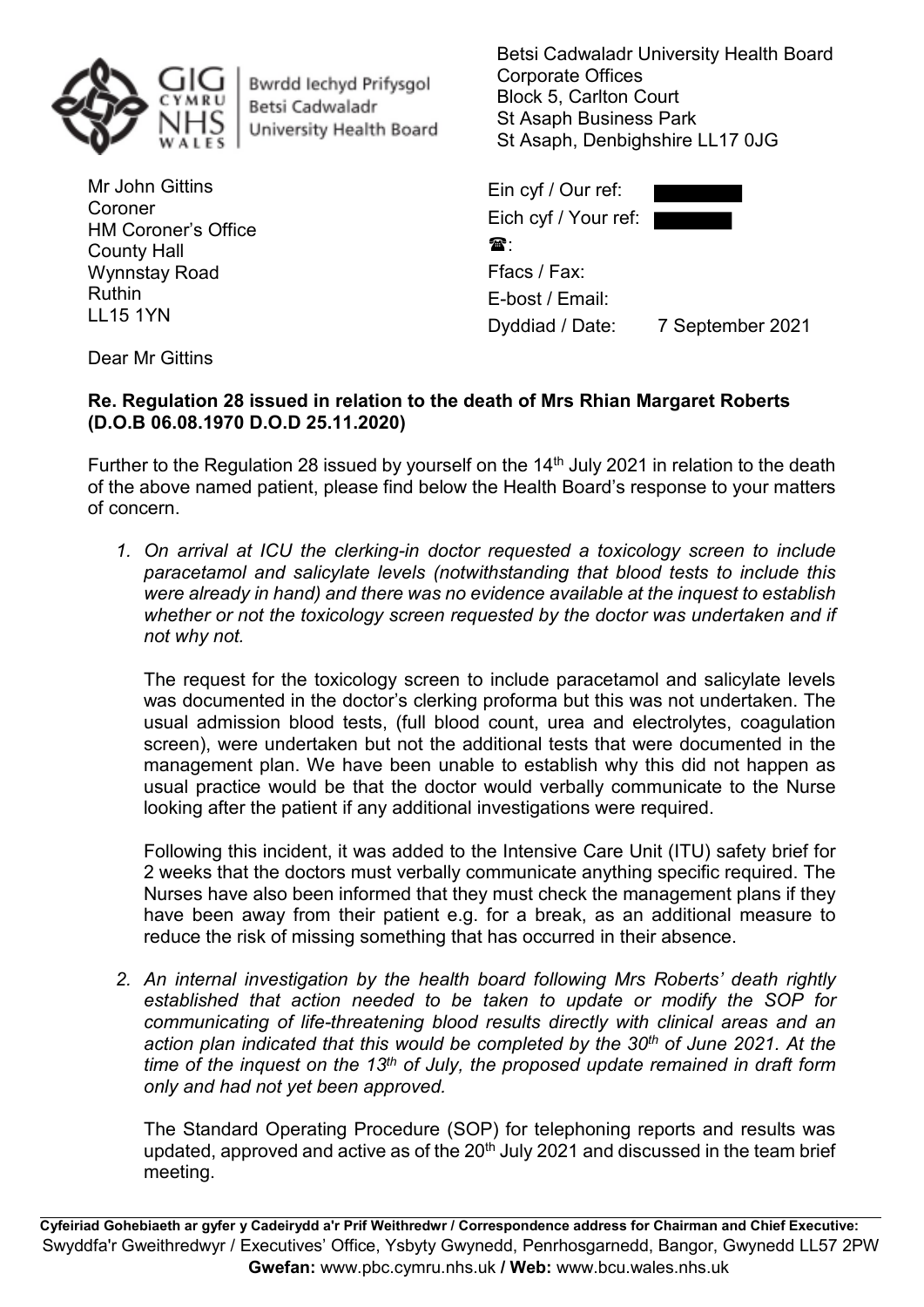

Bwrdd Iechyd Prifysgol Betsi Cadwaladr University Health Board

An annual audit is undertaken on the telephoning of results, which monitors compliance with phone log record keeping. Historically we have only asked for staff to record the name of the person taking the results, however following this incident we will mandate that staff record the name and role of the individual taking the results.

In addition to this, the current procedure to mitigate risks due to failure to act on diagnostic results (MD23) has been discussed in the 'Results Management Project Board' chaired by the Interim Secondary Care Medical Director Dr Gary Francis. The project board are reviewing the procedure with a timescale to be updated as required, approved and active by the 1st October 2021.

A business case for a desktop application and dashboard has also been approved in principle to improve the assurance for the management of results across the Health Board. This is a key development to enable us to safely rely on notifications and electronically sign off results. Results management will be delivered alongside the Digital Health Records project under the Patient Record Transition Programme, which grounds itself in the space of improving patient care through the safe transition from paper to digital reports.

*3. I am concerned that the continual delays in investigating adverse incidents, sharing learning and implementing actions following the same, create risks to patient safety.* 

A new process to support the services to deliver timely investigations was commenced in April 2021. This process will improve performance and ensure investigations are robust, proportionate and timely.

A daily review panel is led by the Corporate Patient Safety Team and attended by governance leads from across the Health Board. All level 3-5 incidents (moderate, major and catastrophic severity) are reviewed to determine which are classed as serious incidents in line with the national Serious Incident Framework. This panel will commission serious incident reviews (SIRs) and determine the appropriate level of complexity of investigation and level of objectivity. An investigating officer is appointed alongside a Senior Reviewer who provides direction to the investigation whilst supporting and directing the investigating officer role.

A weekly executive panel scrutinise and confirm or amend decisions made at the daily panel to ensure direct executive oversight. This executive panel is led by the Executive Director of Nursing and Midwifery and Executive Medical Director. In the event a particularly serious or notable incident occurs, a Rapid Serious Incident Learning Panel is held within 24 hours. This panel will be led by a clinical executive and it is expected that senior divisional representatives and the clinical leads for the service will attend to agree on the immediate steps being taken to ensure safety and learning across the organisation and to discuss any immediate support. These panels are opportunities to reflect and learn and to ensure any immediate steps are taken to prevent a similar incident and to ensure staff who may be affected are also supported

**Cyfeiriad Gohebiaeth ar gyfer y Cadeirydd a'r Prif Weithredwr / Correspondence address for Chairman and Chief Executive:**  Swyddfa'r Gweithredwyr / Executives' Office, Ysbyty Gwynedd, Penrhosgarnedd, Bangor, Gwynedd LL57 2PW  **Gwefan:** www.pbc.cymru.nhs.uk **/ Web:** www.bcu.wales.nhs.uk